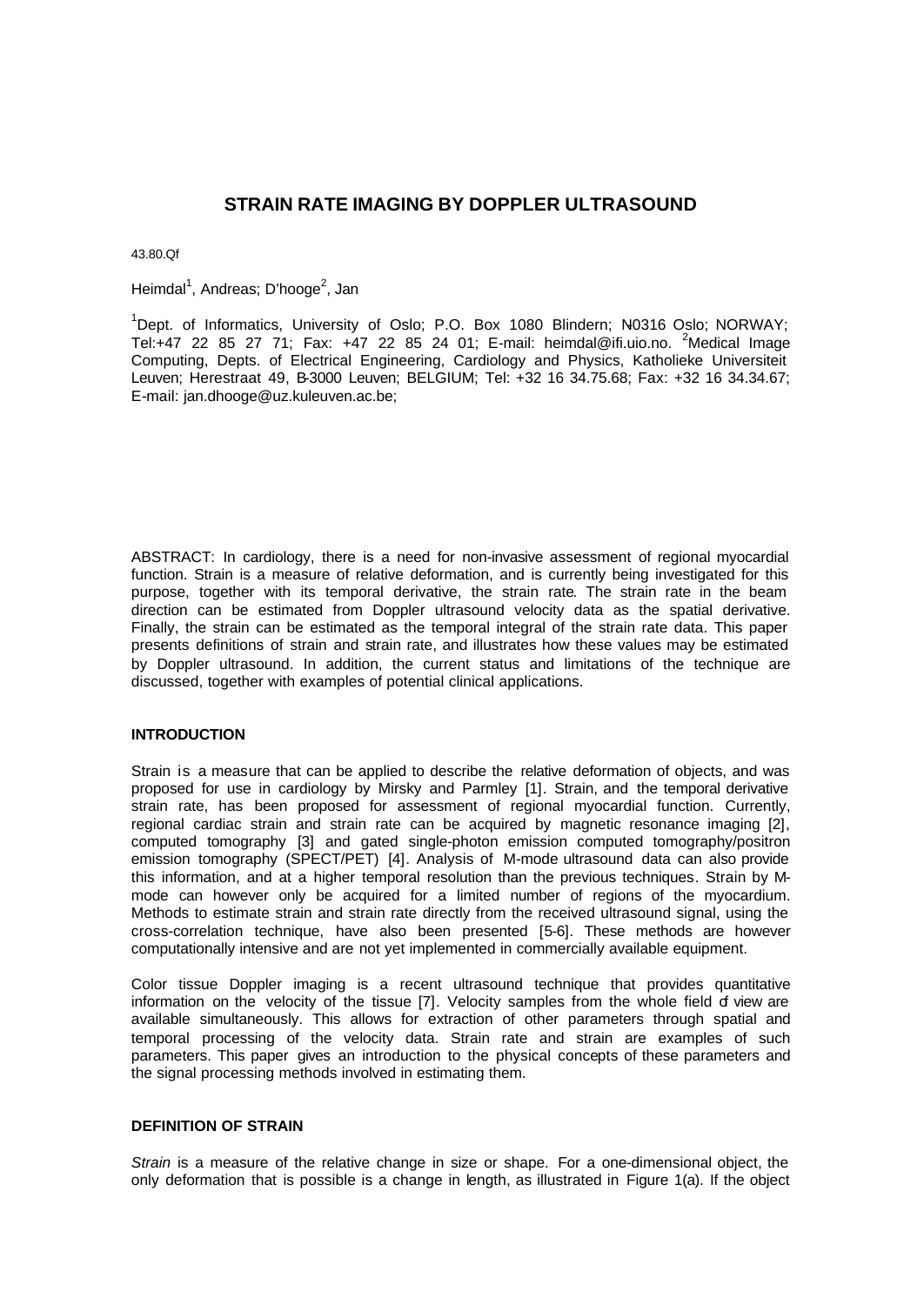

**Figure 1.** Illustration of (a) one-dimensional and (b) three-dimentional deformation. Each point in the object moves according to the displacement vector *u*.

has an original length of *L*0 and lengthens or shortens to a new length *L*, the *Lagrangian strain å* (epsilon) is defined as

$$
\boldsymbol{e} = \frac{L - L_0}{L_0} \,. \tag{1}
$$

Notice that this is a dimensionless measure. The strain might also be expressed in percent, by multiplying the above equation with 100. Lengthening is represented by positive strain, while shortening is represented by negative strain. For example, a doubling of the length of an object corresponds to a strain of 1 (100%), while a shortening to half the original length corresponds to a strain of -0.5 (-50%).

The strain definition in equation (1) depends only on the initial and final states. There is an infinite variety of ways to get from the initial to the final state. To model the strain history, one can write the Lagrangian strain as a function of time as

$$
\boldsymbol{e}(t) = \frac{L(t) - L(t_0)}{L(t_0)},
$$
\n(2)

where  $L(t)$  is the instantaneous length at time *t*, and  $L(t_0) = L_0$  is the initial length. Another way to model the strain history is to use the *strain increment*, defined as

$$
d\boldsymbol{e}_N(t) = \frac{L(t + dt) - L(t)}{L(t)},
$$
\n(3)

where *dt* is an infinitesimal time increment. By integrating these strain increments from the initial time  $t_0$ , the *natural strain*  $\hat{a}_N$  is found as

$$
\boldsymbol{e}_N(t) = \int_{t_0}^t d\boldsymbol{e}_N(t) = \ln\left(\frac{L(t)}{L(t_0)}\right).
$$
 (4)

By comparing equations (2) and (4), one can see that the Lagrangian and natural strains have a fixed nonlinear relationship given by:

$$
\mathbf{e}_N(t) = \ln(\mathbf{e}(t) + 1) \quad \text{or} \quad \mathbf{e}(t) = \exp(\mathbf{e}_N(t)) - 1. \tag{5}
$$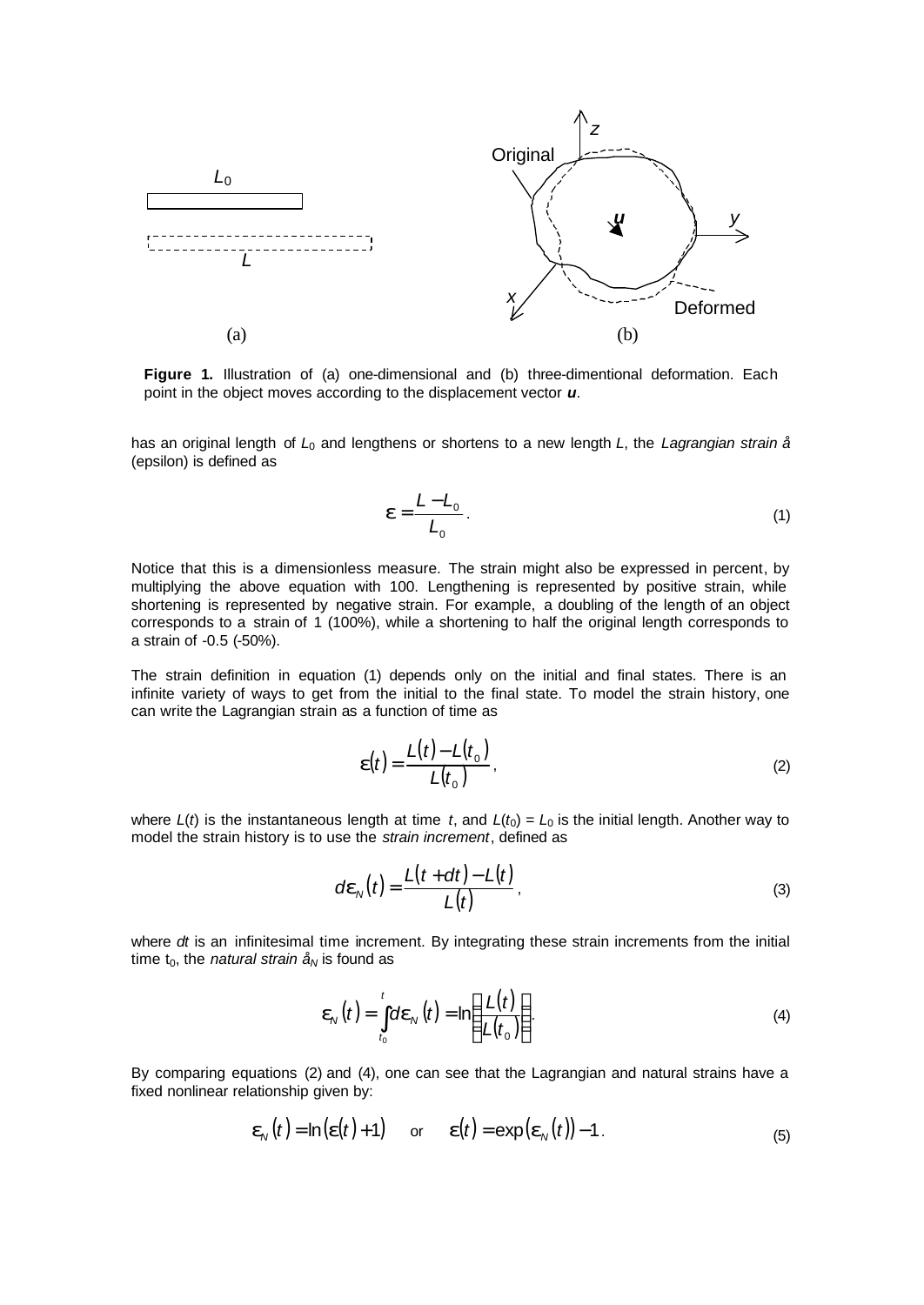Strain can also be defined for a three-dimensional object. In this case, each point within the object can move in any spatial direction as illustrated in Figure 1(b). The Green or Lagrangian strain can then be defined using the displacement vector  $u = (u_x, u_y, u_z)$  defined for each point in the original object as

$$
\boldsymbol{e}_{ij} = \frac{1}{2} \left( \frac{\partial u_i}{\partial x_j} + \frac{\partial u_j}{\partial x_i} + \frac{\partial u_k}{\partial x_i} \frac{\partial u_k}{\partial x_i} \right),\tag{6}
$$

where the indices *i*, *j* and *k* can range over the values  $\{x, y, z\}$  representing the threedimensional space, and  $(x_x, x_y, x_z)$  are the coordinates  $(x, y, z)$ .

For infinitesimal strains, the last term in equation (6) can be ignored. Expanding the equation for each coordinate then gives

$$
\mathbf{e}_{xx} = \frac{\partial u_x}{\partial x} \quad \mathbf{e}_{xy} = \frac{1}{2} \left( \frac{\partial u_x}{\partial y} + \frac{\partial u_y}{\partial x} \right) = \mathbf{e}_{yx}
$$
\n
$$
\mathbf{e}_{yy} = \frac{\partial u_y}{\partial y} \quad \mathbf{e}_{yz} = \frac{1}{2} \left( \frac{\partial u_y}{\partial z} + \frac{\partial u_z}{\partial y} \right) = \mathbf{e}_{zy}
$$
\n
$$
\mathbf{e}_z = \frac{\partial u_z}{\partial z} \quad \mathbf{e}_{zx} = \frac{1}{2} \left( \frac{\partial u_z}{\partial x} + \frac{\partial u_x}{\partial z} \right) = \mathbf{e}_{xz}
$$
\n(7)

where the strains in the left column are termed normal strains and the strains in the right column are termed shear strains<sup>\*</sup> since they involve spatial deformations that vary along another spatial direction.

#### **DEFINITION OF STRAIN RATE**

*Strain rate* is the speed of deformation, and is defined as the temporal derivative of strain. It is denoted  $\dot{\mathbf{e}}$  (epsilon dot):

$$
\dot{\boldsymbol{e}} = \frac{d\boldsymbol{e}}{dt} \tag{8}
$$

The unit of strain rate is s<sup>-1</sup> or equivalently  $1/s<sup>†</sup>$ . Consider, for example, an object that is deformed to a strain of 1 (100%) and that the deformation requires 10 seconds. The average strain rate is then 1 divided by 10 seconds, resulting in 0.1 s<sup>-1</sup>, indicating that, on average, the object lengthens 10% every second. Notice that a positive strain rate means that the object is becoming longer, while a negative strain rate means that it is becoming shorter.

Since the strain can be defined in various ways, as described earlier, the strain rate has a corresponding range of definitions. In particular, by taking the temporal derivative on each side of equation (4), the *natural strain rate* can be expressed as

$$
\dot{\boldsymbol{e}}_{N}(t) = \frac{L(t_0)}{L(t)} \cdot \frac{L'(t)}{L(t_0)} = \frac{L'(t)}{L(t)},
$$
\n(9)

where *L*'(*t*) is the temporal derivative of the instantaneous length *L*(*t*). This is the strain rate that will be discussed in the rest of this paper. Notice that the strain rate is independent of the initial length  $L(t_0)$ .

 $\overline{a}$ 

<sup>\*</sup> The value inside the parentheses is termed *engineering shear strain*.

<sup>†</sup> Note that the unit Hz is not used, since the deformation does not necessarily have a cyclic nature.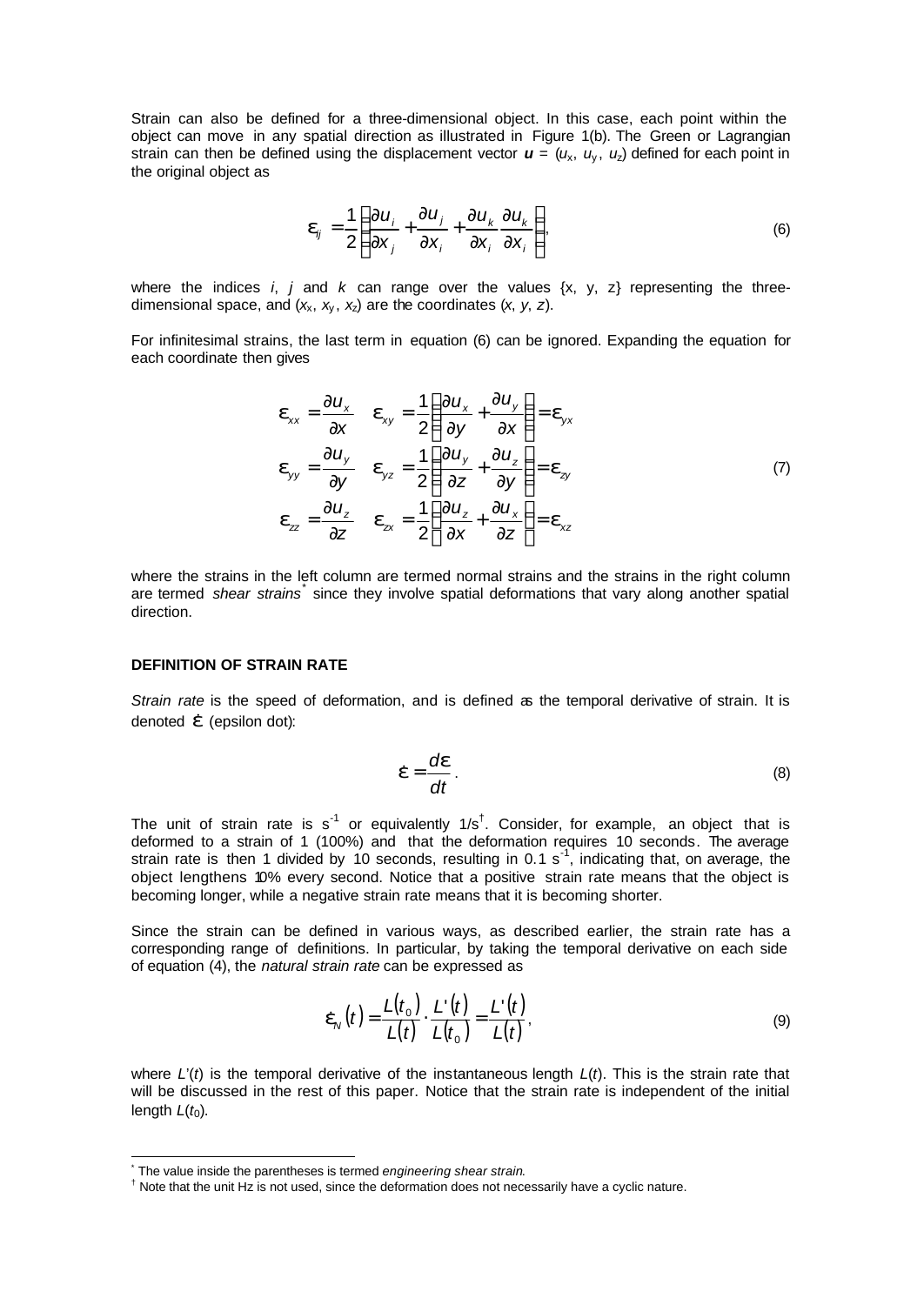

**Figure 2.** Illustration of a tissue segment at a specific time instant.

# **ESTIMATION OF STRAIN RATE AND STRAIN**

The motion of the tissue is available at a high temporal resolution using tissue Doppler imaging. It is the mean velocity component along each ultrasound beam that is measured. A nondeforming (stiff) region, moving in the beam direction, will have equal velocity in every point. If the velocities vary along the beam, it must mean that the region is being deformed.

## Relation between Strain Rate and Velocity

To see how the velocities are related to the strain rate, consider the small tissue segment in Figure 2. Assume that, at a given time instant, the velocities vary linearly over this segment as

 $\sim 10$ 

$$
v(x) = a_0 + ax \tag{10}
$$

Notice that the slope can be expressed as the spatial velocity gradient  $a = d/dx$ . Furthermore, if  $x_1$  and  $x_2$  are the positions of the end points of the segment, the instantaneous length is  $L = x_2 - x_1$ . The instantaneous change in length is then

$$
L' = \frac{dL}{dt} = \frac{dx_2}{dt} - \frac{dx_1}{dt} = v(x_2) - v(x_1) = a(x_2 - x_1) = aL.
$$
 (11)

Inserting this into equation (9) it can then be seen that the natural strain rate is in fact the spatial velocity gradient

$$
\dot{\boldsymbol{e}}_N = \frac{L'}{L} = \boldsymbol{a} = \frac{dV}{d\mathbf{x}}.
$$
\n(12)

Notice that the strain rate may vary over time. Also note that it is independent of the translational velocity  $a_0$ .

#### Estimation of Strain Rate

As shown in the previous section, b estimate the strain rate, it is sufficient to estimate the velocity gradient. The simplest estimate for the velocity gradient relies on only two velocity samples:

$$
\dot{\boldsymbol{e}}_N \approx \frac{\boldsymbol{V}_2 - \boldsymbol{V}_1}{\Delta \mathbf{X}} \,. \tag{13}
$$

Here  $v_1$  and  $v_2$  are velocity estimates from two sample volumes spaced a distance  $\ddot{A}x$  from each other along the ultrasound beam. This estimate assumes that the velocity varies linearly within the region defined by Ä*x*. Notice that Ä*x* does not need to be identical to the instantaneous segment length *L*(*t*) used in the previous section.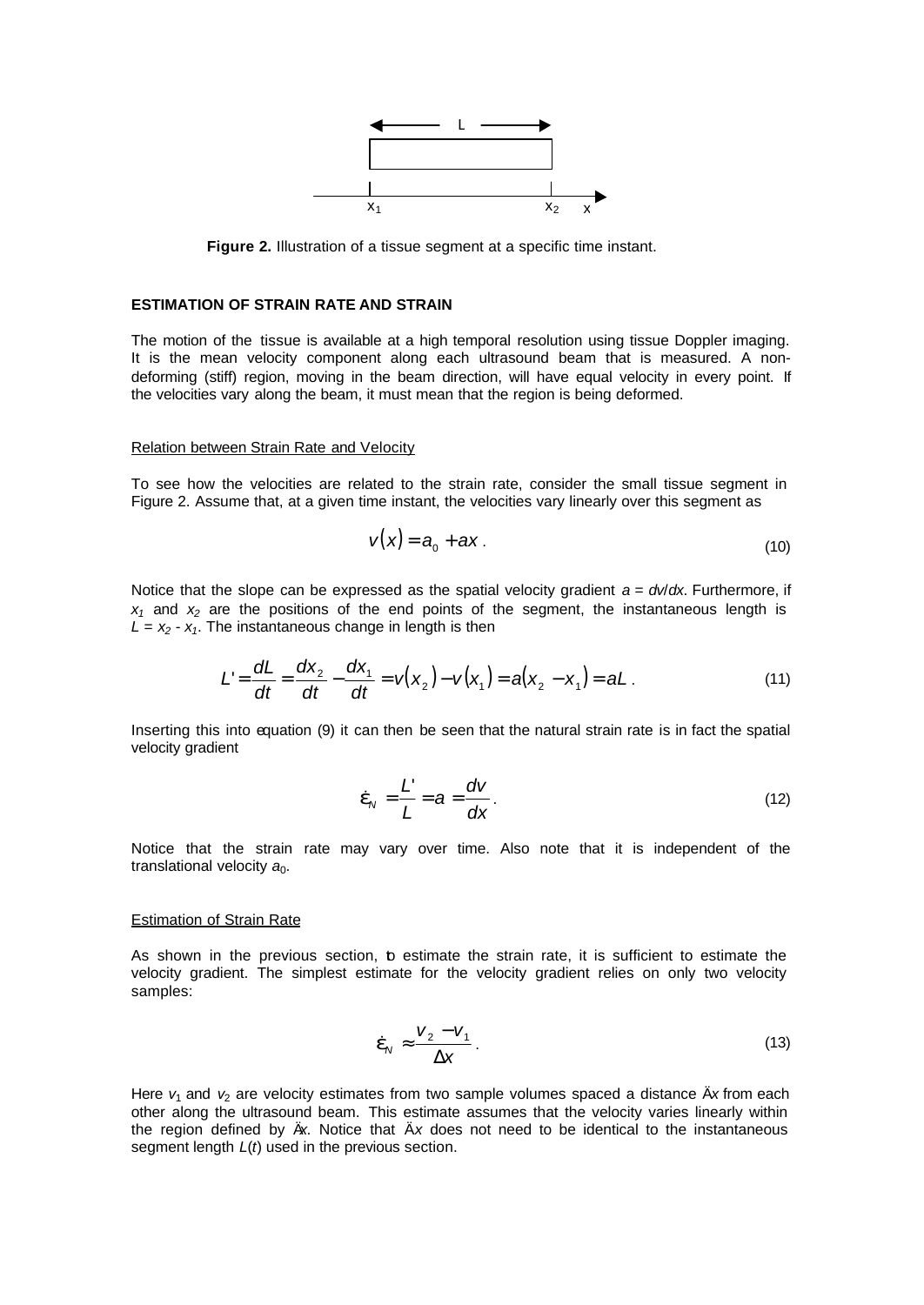## Estimation of Strain

Strain rate is defined as the temporal derivative of strain. The strain is therefore the temporal integral of the strain rate:

$$
\boldsymbol{e}_N(t) = \int_{t_0}^t \dot{\boldsymbol{e}}_N(t) d\boldsymbol{t} \,. \tag{14}
$$

Notice that strain depends on the definition of the start and end times of the integration,  $t_0$  and  $t$ . Since it is the natural strain rate that is integrated, the result is the natural strain. The Lagrangian strain can be found using the conversion formula in equation (5).

# **LIMITATIONS**

Being estimated as the spatial derivative of the velocities, the strain rate is highly dependent on the quality of the velocity data. Small variations or errors in the velocity data will produce large errors in the strain rate estimates. This may be overcome by increasing the sample distance Ä*x* in equation (13) and by performing spatial averaging of the strain rate estimates. The cost is reduced spatial resolution.

As it is only the velocity component along the ultrasound beam that is available, only the strain rate in the beam direction can be calculated. Since the tissue can be considered incompressible, a deformation in one direction will always be compensated by opposite deformations in other directions. The result is that the strain rate estimates will be more angle dependent than velocity estimates. It is therefore important to attempt to align the ultrasound beam as close to the desired deformation direction as possible. Notice, however, that as long as the alignment is perfect, it is the exact strain rate that is measured, irrespective of the other strain rate components.

When integrating the strain rate samples to estimate the strain, ideally the strain rate samples should originate from the exact same location in the tissue. This may be difficult to achieve in practice when the tissue is moving, both within and outside the image plane. As a consequence, it may be necessary to use strain rate samples from slightly different parts of the tissue in the integration process. This may result in an error in the strain estimate. In addition, if the angle between the ultrasound beam and the tissue is changing during the same time, for example due to twisting of the tissue, it is not the exact same strain rate components that are being used. This will also add to the error. As a result, there may be a drifting of the strain curve. For a cyclic deformation, as in the heart muscle, the drifting can however be compensated for, since it is known *a priori* that the strain at the end of the cycle should be zero.



**Figure 3.** Estimated strain rate (left panel) and strain (right panel) in a region of interest in the interventricular septum of a healthy volunteer (solid line) and a patient with an acute apical infarction in the region (dashed line).